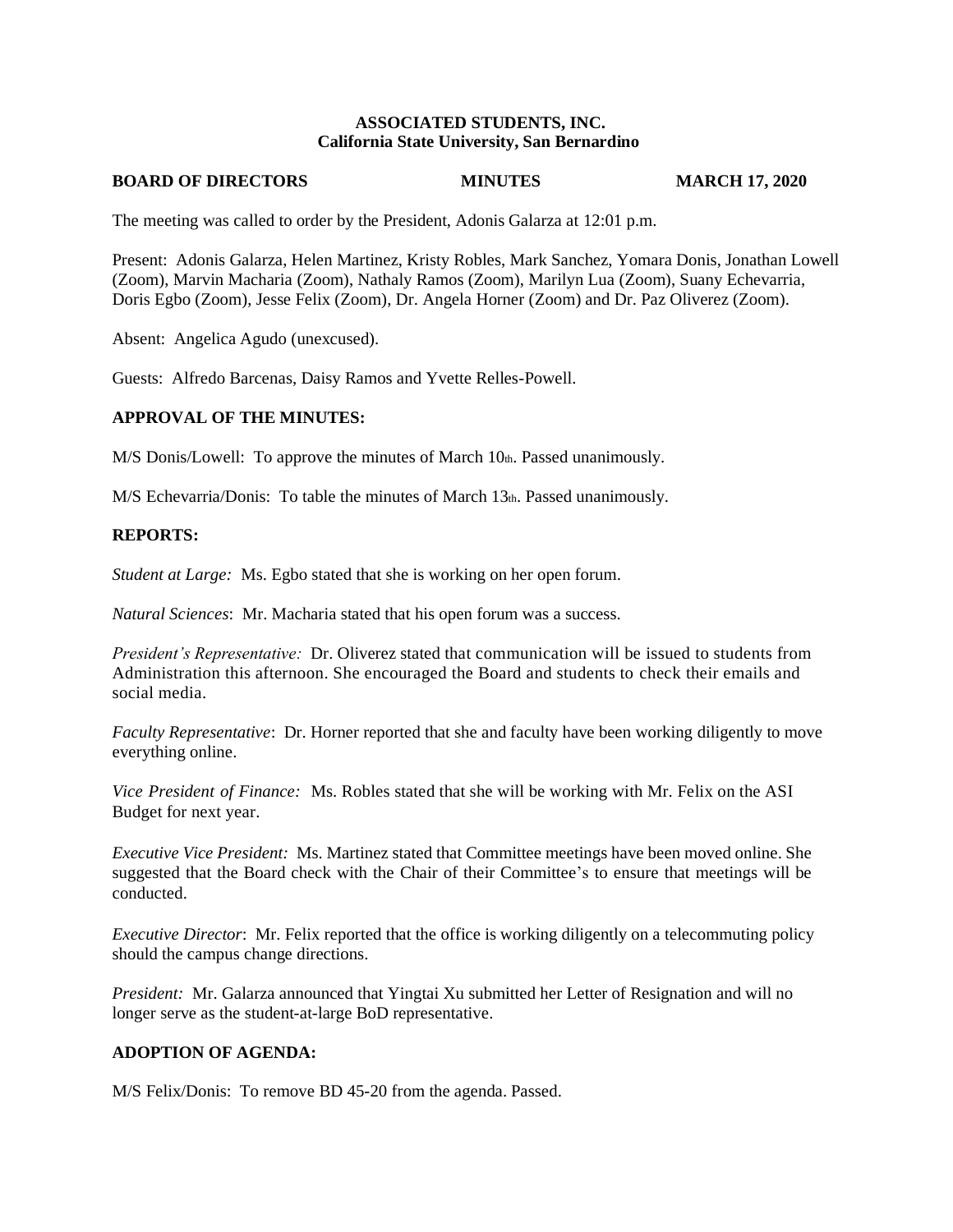M/S Donis/Echevarria: To adopt the agenda as amended. Passed.

### **OLD BUSINESS:**

### **BD 37-20 M/S Felix/Donis: Approval of ASI Business Continuity Policy. (Second Reading)**

Mr. Barcenas presented the following recommendations made by legal counsel:

*Section 3 (d):*

To strike the following:

Continuity of Operations Discretionary Plan (COODP) – Continuity of Operations Discretionary Plan (COODP) – A discretionary action taken by the Business Continuity Coordinator, Business Continuity Planning Committee or designee to ensure continued performance of, at a minimum, essential functions in the event of no campus closures, but a risk is identified. This is accomplished through the development of provisions for alternative facilities, personnel, resources, interoperable communications, and vital records.

### *Replace with Section 3 (d):*

Health Emergency Plan. Health Emergency Plan – An effort within departments to ensure continued performance of, at a minimum, essential functions during a public health emergency as declared by state or local government officials and the California State University system. This is accomplished through the development of plans, comprehensive procedures, and provisions for alternative facilities, personnel, resources, interoperable communications, and vital records.

*Section 2, Subsection A (1):* 

"Under this policy, the role of Business Continuity Coordinator shall be assigned to the Executive Director of ASI who serves as the R risk and B business M manager for the corporation."

Mr. Felix explained that the purpose of this policy is to maintain ongoing operations that ensure the continuity of essential functions during or following a catastrophic event. It provides guidance for the development and implementation of a business continuity plan using models such as the Continuity of Operations (COOP) plans and guidelines promulgated by the California Office of Emergency Services (OES).

M/S Donis/Felix: To approve the amendments presented by Mr. Barcenas. Passed (11/00/00).

## **NEW BUSINESS:**

## **BD 44-20 M/S M/S Donis/Felix: Permission to transfer \$112,450.00 from Unrestricted Net Assets to A.S. Productions - Programs and Publicity (660839-RN001-A6200) to fund artist, staging and production costs for Coyote Fest on May 29th.**

M/S: Felix/Egbo: To amend the item to read, "Permission to transfer \$112,450.00 from Unrestricted Net Assets to A.S. Productions - Programs and Publicity (660839-RN001-A6200) to fund artist, staging and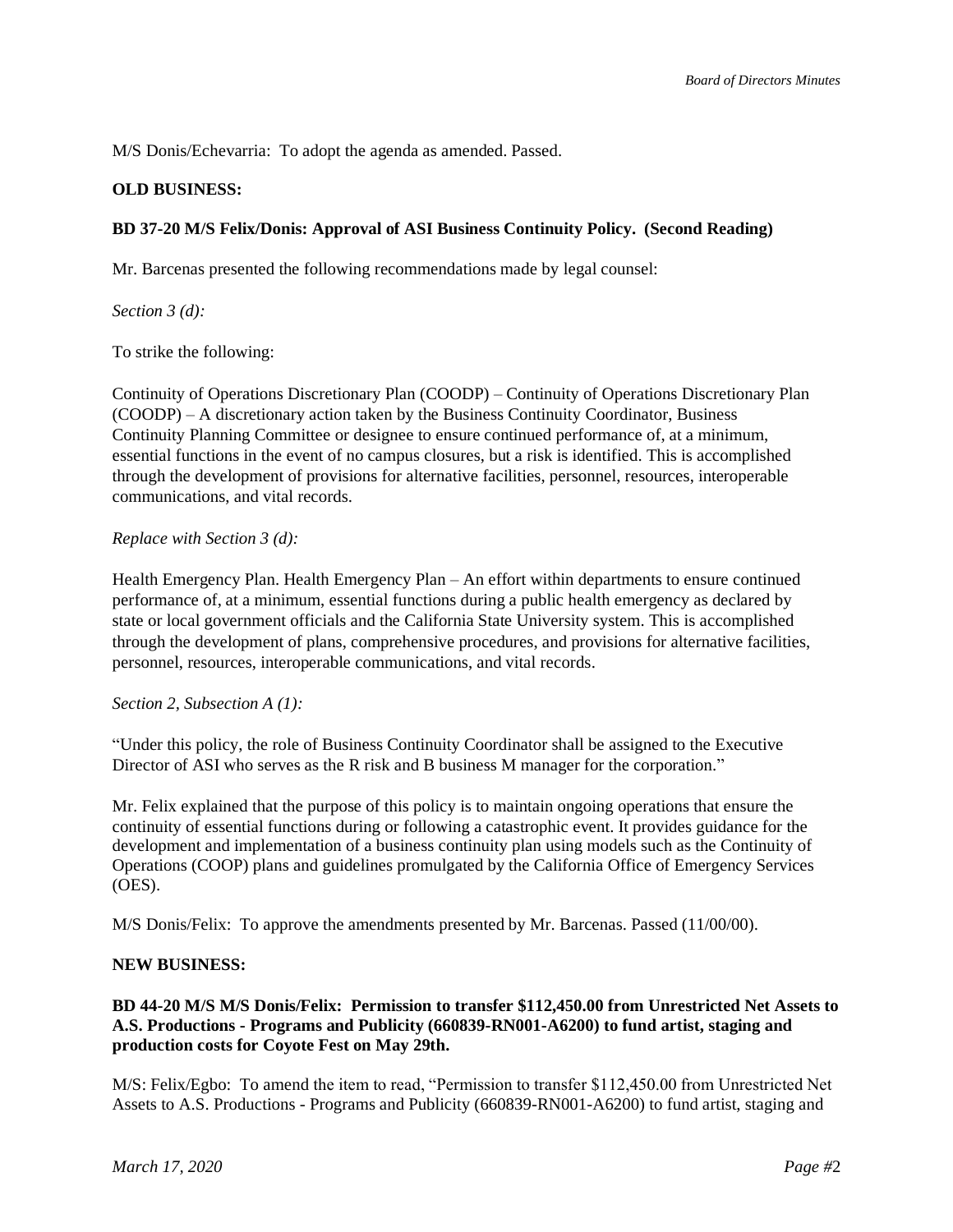production costs for an end of the year event should conditions allow." Passed (11/00/00).

Mr. Macharia suggested setting aside extra funds for an R&B or a Hip-Hop artist.

M/S: Felix/Ramos: To amend the item to read, "Permission to transfer \$117,450.00 from Unrestricted Net Assets to A.S. Productions - Programs and Publicity (660839-RN001-A6200) to fund artist, staging and production costs for an end of the year event should conditions allow with \$5,000.00 to be utilized to fund a Hip-Hop or R&B artist." Passed (8/00/3).

Discussion followed by questions from the Board.

M/S: Donis/Macharia: To approve BD 44-20 as amended. Passed (8/0/3).

## **BD 46-20 M/S Donis/Lowell: Approval of ASI Communications and Documentation Policy. (First Reading)**

Ms. Donis deferred to Mr. Barcenas.

Mr. Barcenas stated that the purpose of this policy is to establish procedures for ASI electronic communication usage and record keeping in accordance with the Chancellor's Office Executive Order 1031 entitled "Systemwide Records/Information Retention and Disposition Schedules Implementation" and Executive Order 999 "Illegal Electronic File Sharing and Protection of Electronic Copyrighted Material." ASI has established the following guidelines for all members of ASI for use of its technology and communications networks, including the internet and e-mail, in an appropriate, ethical and professional manner.

Mr. Galarza suggested that the Board email Mr. Barcenas or Ms. Donis should they have any changes to add to the policy.

Discussion closed.

## **BD 47-20 M/S Felix/Egbo: Approval to re-instate Doris Egbo as the student-at-large representative to the ASI Board of Directors per Article III, Section 9, Subsection B as stated in the ASI Bylaws.**

Ms. Egbo explained that she missed meetings due to the loss of her grandmother. She explained that her grades are slipping, and she missed the last meeting to catch up on assignments.

Mr. Galarza recommend that Ms. Egbo leave the meeting or stay connected on Zoom to hear the verdict.

Ms. Egbo stated that she will mute the conversation.

Mr. Galarza stated that according to the ASI Bylaws, any Board member who fails or ceases to meet any required qualification in effect at the beginning of the Board member's current term of office may be removed.

Ms. Echevarria stated that she is sorry for Ms. Egbo's loss, however, a seat at the table is a privilege and Board members should take full responsibility.